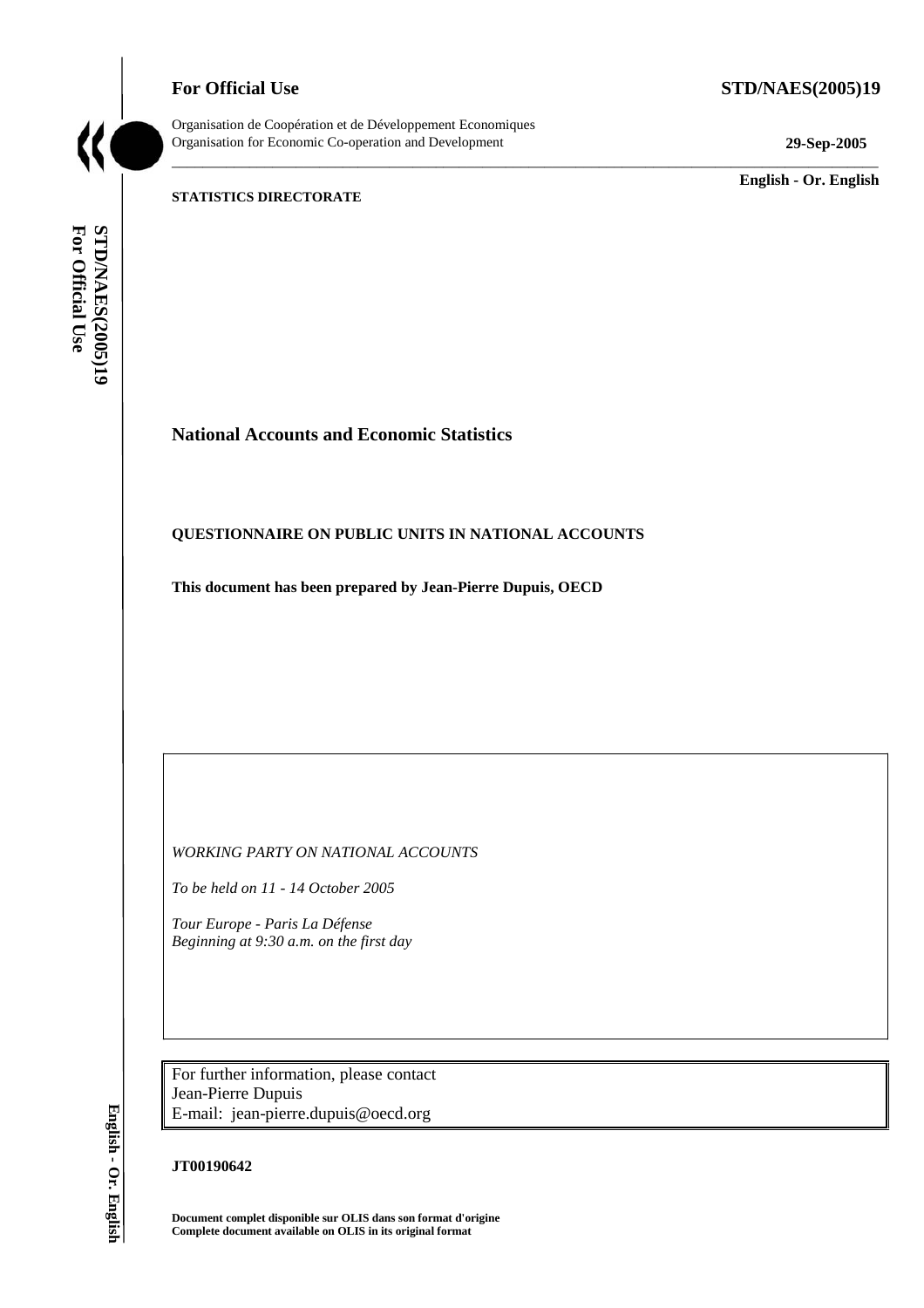## **QUESTIONNAIRE ON PUBLIC UNITS IN NATIONAL ACCOUNTS**

#### **Summary of replies**

1. **21** countries have responded on 26 September 2005: Australia, Austria, Belgium, Czech Republic, Denmark, Finland, France, Germany, Greece, Italy, Japan, Korea, Netherlands, New Zealand, Norway, Portugal, Slovak Republic, Sweden, Switzerland, United Kingdom, United States of America.

### **I. Accounting for Public Corporations versus Private corporations in NA**

- *Questions 1 and 2*: *Are corporations systematically classified as public or private? Please explain:* Yes: 12 – No: 9. In the process of compiling the sector accounts, **twelve** countries classify systematically corporations as public or private (Australia, Belgium, Czech Republic, Denmark, Greece, Japan, New Zealand, Norway, Slovakia, Sweden, UK and USA). Norway and Sweden classify corporations as public when the government owns more than 50% of the corporations. Denmark uses the same criterion and adds a check on control. Japan quotes the SNA §4.72. Ownership of the company is mentioned in the official registration (Slovakia…). Australia (ABS) refers to a Standard Institutional sector Classification of Australia (SISCA). In the UK, the classification criteria are agreed between the ONS and the Treasury.
- *Question 3*: *Is there a public-private criterion within a survey on all corporations?* Yes: 4 – No: 17. Only New Zealand, Norway, Slovakia and Sweden state including the public / private criterion in the survey on corporations. Source: the legal registers in the country (example: the "register of ownership of the shares in general joint stock companies" in Norway). The method is considered efficient in most cases by the **four** countries.
- *Question 4*: *Is there a pre-existing inventory of public corporations?* Yes: 17 – No: 4. Most countries (**17** out of **21**) hold an inventory of public corporations, most of the time updated by the national statistical institute (**14**). In Greece, Japan and Korea the inventory is updated in the ministry of Finance. **Thirteen** countries (out of **17**) really use this inventory in the process of compiling national accounts.
- *Question 5*: *Does the country use a specific economic survey on public corporations?*  Yes: 4 – No: 17. Only **4** countries (Australia, Denmark, Germany, UK) state managing a specific survey on public corporations for the national accounts.
- *Question 6*: *How many public corporations exist in your country in 2004?*

 The number of public corporations was not provided by Germany, Italy and Switzerland. **18** responses: Australia: 260, Belgium: "a few hundreds", Czech Republic: 880 non-financial and 8 financial corp., Denmark: 400 to 500, Austria: 200, Finland: 1600+600 quasi-corporations, France: 1500, Greece: 30, Japan: 185, Korea: 70, Netherlands: 40 financial corp. and hundreds of nonfinancial corp., New Zealand: 382, Norway: 2200, Portugal: 880, Slovakia: 800, Sweden: 52 (owned by the central govt) + 1315 (owned by the local govt), UK: 135, USA: 15 at federal level + thousands of state enterprises.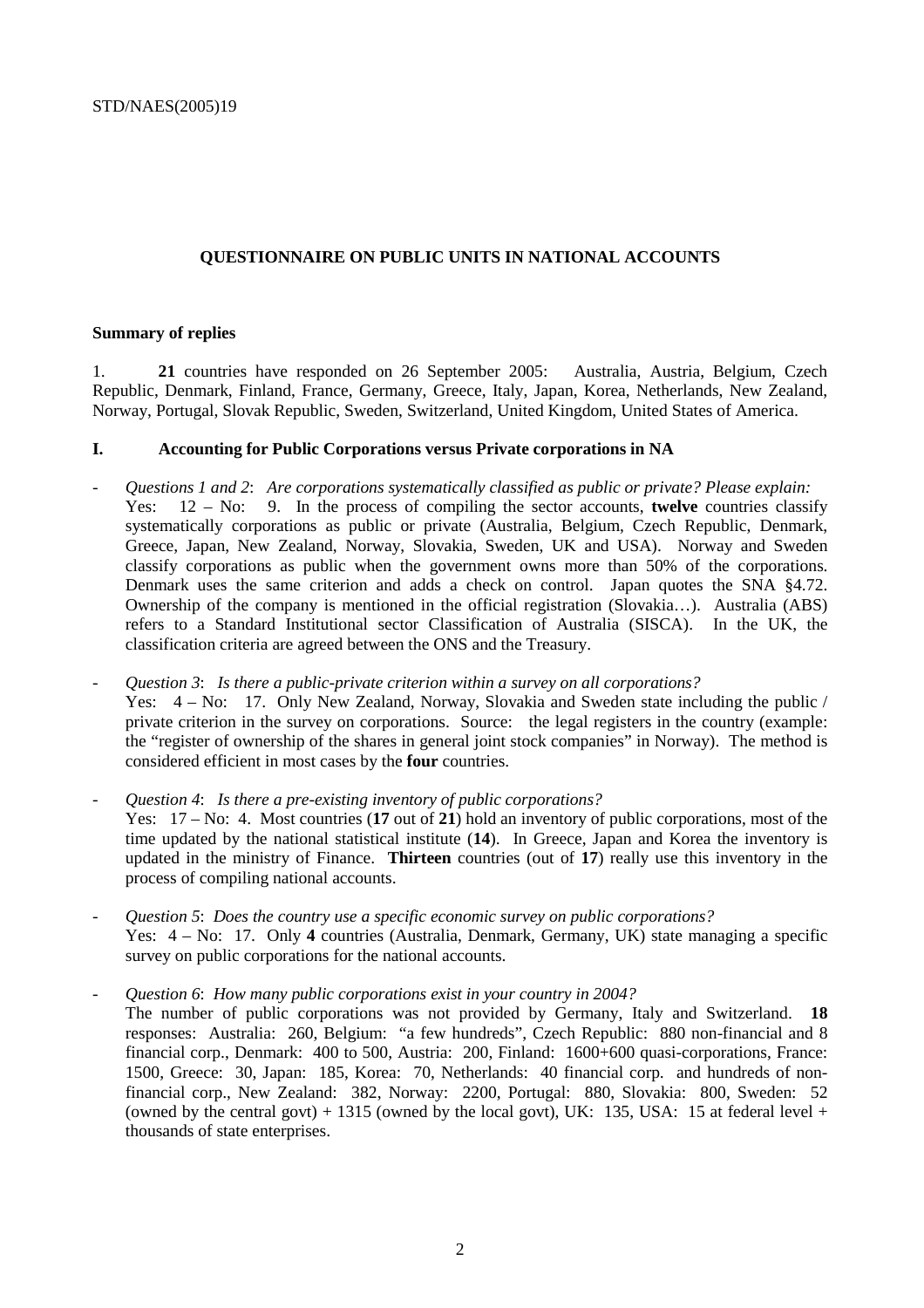**Comment**: In their reply on the number of public corporations, some countries have included the number of quasi-corporations, some – Austria, Denmark, UK - have not (suggesting that quasi-corporations are very different in nature, and maybe never at national level in these countries?...). The public sector appears to be larger in European countries than in other countries of the OECD area.

- *Question 7*: *Do you compile a specific sub-sector "Public corporations" as planned in the SNA?* Yes:  $8 - No$ : 13. Eight countries compile a sub-sector of S.11 and S.12 for public corporations (as planned in the SNA): Australia, Denmark, Japan, New Zealand, Norway, Slovakia, as well as Czech Republic and UK (but only for S.11). The public share for a limited number of transactions is estimated in the Netherlands by the CBS.

**Commen**t: not all countries do this compilation (especially in the European Union), whilst there is a significant demand of information on the public sector. The compilation of public sector accounts should be recommended more strongly.

## **II. Borderline between Public quasi-corporations and market producers in the general government**

- *Question 8*: *Do you treat some public units as quasi-corporations in your national accounts?* Yes: 15 – No: 6. A majority of countries in the survey have quasi-corporations in their national accounts. Only six countries have none: Czech Republic, France, Greece, Italy, Slovakia and Switzerland.

**Comment**: The large majority of quasi-corporations are identified at the regional or local government level (transportation, port and harbours, hospitals, waste and water supplying, etc.). However, Finland, Japan, Norway, Portugal, Sweden and USA quote a very limited number of units at national level. New Zealand says that they progressively have been all incorporated now (big electricity and gas utilities for example).

- *Question 9*: *On which major criteria?*

 "They act like corporations" (DK, NL, GER). Most countries mention the proximity of these units with the government (sometimes the units are legally part of the government. (Cf. Australia, Norway, USA etc.), together with their market nature (ESP and 50% criterion,). Necessary conditions are also that they have sufficient autonomy of decision and, sufficient set of accounts. In the USA, for state and local government units, some "selected functions are classified as quasi-corporations" (expenditure and receipts by function).

- *Question 10*: *Number of public quasi-corporations*:

 1 non-response (Germany), Belgium mentions: "unknown". 13 responses: Denmark: 1000, Austria: several thousands, Finland: 600, Japan: 43, Korea: 5, Netherlands: 60, New Zealand: 0 now, Norway 110, Portugal: 80, Sweden: 4, USA: 15 (at federal level) + thousands (local). Australia quotes a very small number, included in the number of public corporations (see question 6). UK mentions thousands (at local level)

- *Question 11*: *Recording investment grants (D.42) and other capital transfers D.99 to quasicorporations*
	- always as financial transactions (F.5): 1 (Germany)
	- always as non-financial transactions (D.9): 2 ((Portugal, USA)
	- it depends of the context (often a majority as  $F.5$ , a minority as  $D.9$ ): 12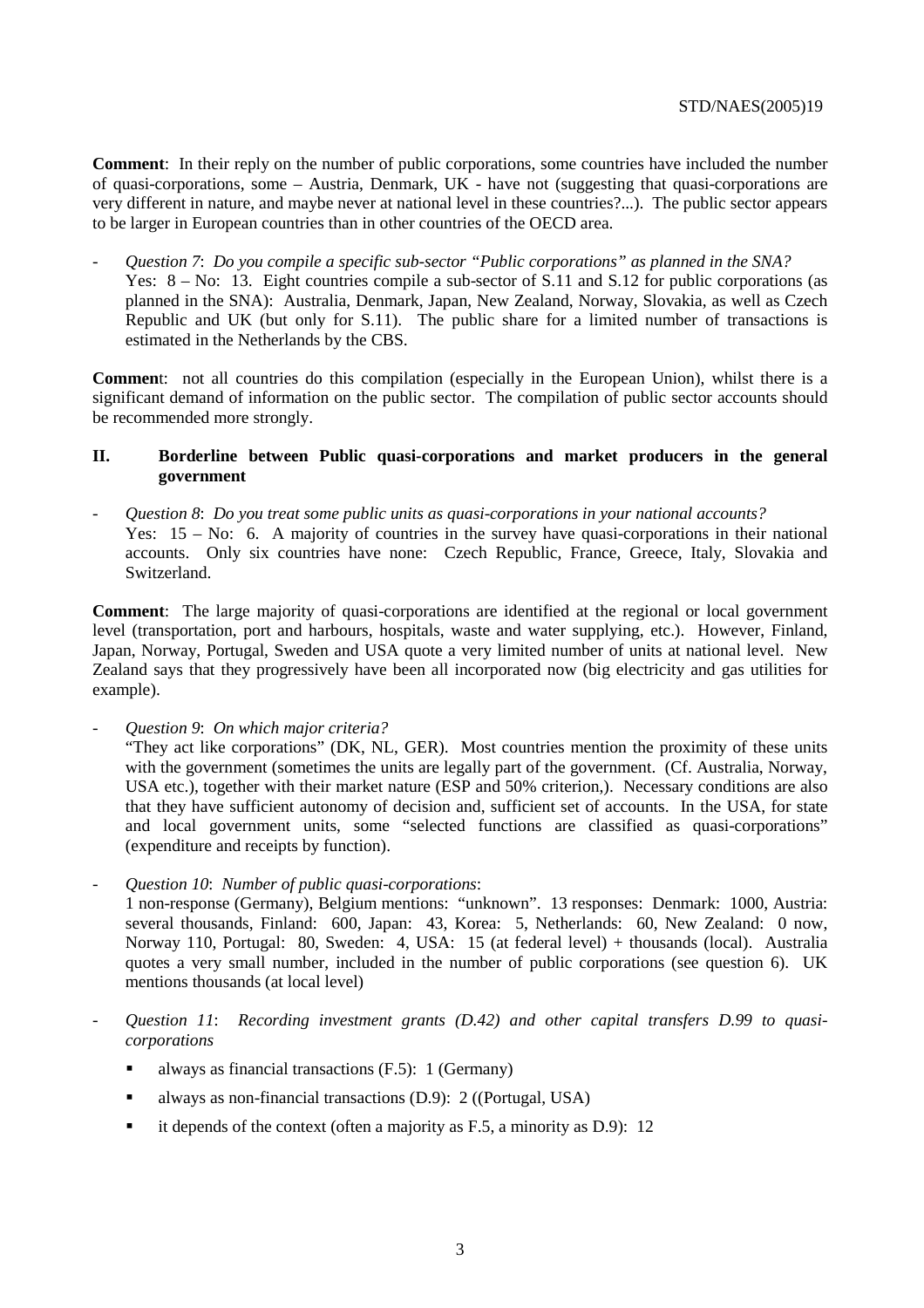## STD/NAES(2005)19

**Comment:** the large disparity of number - and of treatment - of quasi-corporations between countries may suggest that this notion is not sufficiently clear. It should be clarified in the updated SNA.

- *Question 12*: *Are there market producers classified in the government sector?* Yes: 12 – No: 9 (Czech Republic, Denmark, Greece, Italy, Japan, Korea, Netherlands, Slovakia, UK). These market producers are usually market local government units (local KAUs), that do not qualify for being autonomous institutional units. Sweden states that they usually have a production for own final use.
- *Question 13*: *On which major criteria?* The most quoted criterion is: "no full set of accounts" (Australia, Austria, France, Norway, Germany, Sweden). Also: "limited degree of freedom" (for investment and borrowing), "not in competition with the private sector" (Belgium), "serve only - or mainly - the government sector" (Finland). In the USA, the market / non-market distinction refers to functions, and in particular "state and local enterprises are classified based on their function".

## **III. Classification criteria and methods**

- *Question 14: ESP criterion applied to individual units or to groups of units*: Individual: 13 – Group: 4 (Austria, France, Netherlands, USA) – It depends of the size and importance of units + central vs local criterion (ex: local KAUs in groups): 4 (Finland, Germany, New Zealand, Norway + also USA)
- *Question 15: More systematic and individual ESP method for public corporations*: Yes: **10** No: **10**
- *Question 16: do you use the ESA "50% rule" as* :
	- a systematic criterion: 11 (Austria, Belgium, Finland; France, Germany, Italy, Korea, Portugal, Slovakia, Sweden, UK)
	- an important criterion: 4 (Denmark, Greece, Norway, Switzerland)
	- a test among others: 3 (Czech Republic, Australia, Netherlands)
	- New Zealand: "50% rule is not used". In the USA, the 50% rule is not applied and the market / non-market classification criteria are about to be revised. No response from Japan.

**Commen**t: Only **five** countries refer to this threshold as "a test among others", or do not refer to it. Most countries in the OECD area find it at least an important criterion. This cannot be ignored in the updated SNA.

*- Question 17: Handling variations around the 50% threshold*:

 Most countries make the assessment over a range of years ("as long as possible"), and state not changing the classification of the unit if the 50% minimum threshold is not reached during 1 or 2 years. Portugal quotes a trend of 3 years as a signal for changing, Belgium a middle term period. The Netherlands, "for groups of units close to 50%", considers the type of activity, and the control and financing by the government. Norway quotes a "major change in the legal organisation of the unit" and a major revision of the national accounts as a context to change classification.

- *Question 18: Existence of cases of units with multiple activities (market and non-market):* Yes: **17** – No: **4** (Austria, France, Greece, Korea)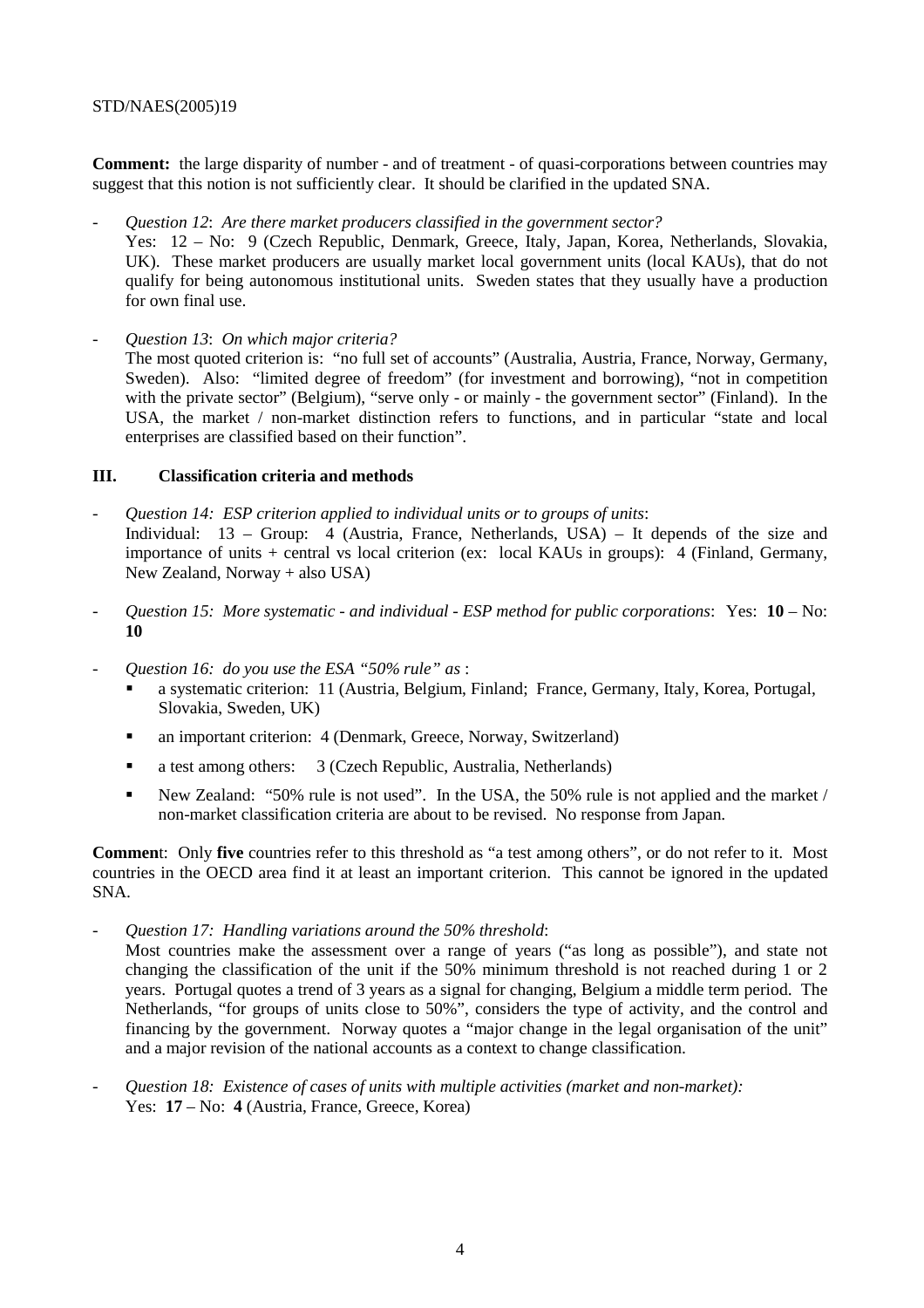*- Question 19: partitioning the unit as a solution:* 

 (France, Japan, Netherlands, Portugal, Sweden) Yes: 5 – No: 12. "Not relevant" for UK. New Zealand and France may partition in certain cases. France states preferring the rerouting to government of transactions made by market units on behalf of the government.

#### **IV. Breakdown of "sales" of the government and quantification**

- *Question 20 to 27: summary*
	- Market output  $(P.11) = 0$  3: Australia, Japan, Korea (all sales are as P.131. No market producers within S.13 in Japan and Korea, number said insignificant in Australia)
	- Payments for non-market output  $(P.131) = 04$ : Denmark, Netherlands, New Zealand, Switzerland (all sales as P.11)
	- Incidental sales (of non-market producers) =  $0$  7 Austria, Germany, Norway, Sweden, Switzerland, UK; USA (no split of P.11). Information for Denmark not available

**Commen**t: Only Belgium and Portugal have provided figures for the 6 columns. Some concepts seem to be not clear - or not commonly understood: Payments for non-market output, incidental sales of nonmarket producers…Should this be clarified in the SNA? Is there a case for simplifying?

#### **Summary of conclusions and questions**

- 1) Classification of units as public or private / inventories of public corporations: information provided seems to give a major importance to the criterion of 50% ownership of the government. Does this fit with the TFHPSA present recommendations on delineation issues?
- 2) A significant majority of countries refer in practice to the "50% rule" as an important criterion when implementing "economically significant prices" for the market / non market delineation. Same question.
- 3) A majority of responding countries do not compile sub-sector accounts for public corporations (nonfinancial and financial). Shouldn't the compilation of national accounts for these sub-sectors and for the public sector be more strongly recommended?
- 4) The borderline between public quasi-corporations and public market producers classified inside the government sector (in particular at the regional or local level) is not easy to clarify: it relies on the notion - and criteria - of institutional units.

Public quasi-corporations: the large disparity among countries - in the number of units and in the statistical treatment – suggests different interpretations of the SNA on this issue. Shouldn't this be clarified in the updated SNA?

This also raises questions about the impact on government finance data of these classification problems and the best way to "neutralise" this impact (through consolidation of government accounts or public sector accounts? the reinvested earnings approach as a solution)